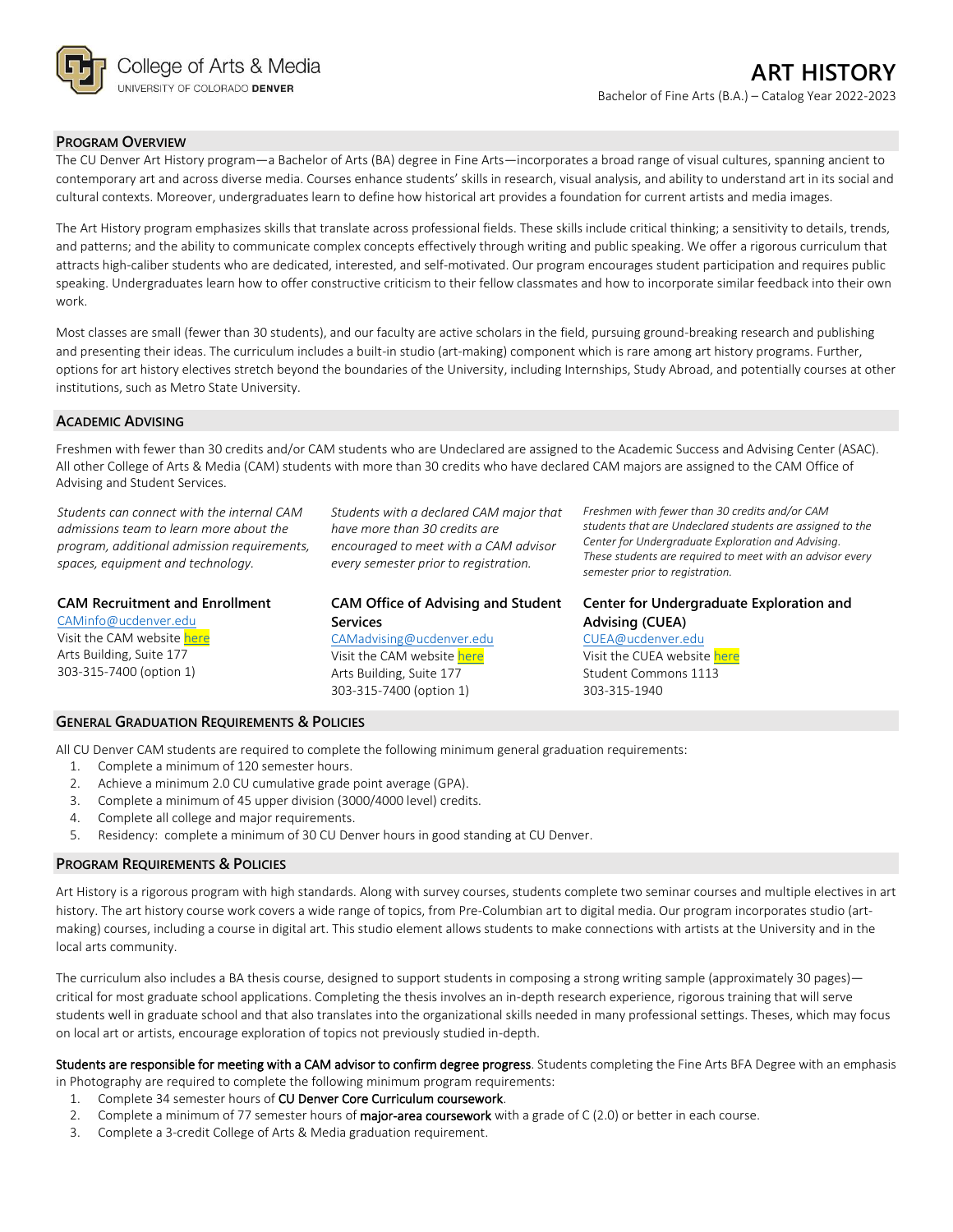

| Courses                                                 | <b>Credits</b>                                                                                                                                                         | <b>Notes</b>                                                                          |  |  |  |  |
|---------------------------------------------------------|------------------------------------------------------------------------------------------------------------------------------------------------------------------------|---------------------------------------------------------------------------------------|--|--|--|--|
|                                                         | * Course prerequisites change regularly. Students are responsible for consulting advisors and the class schedule in the student portal for prerequisite information. * |                                                                                       |  |  |  |  |
| Required CU Denver Core Curriculum Coursework           | 34                                                                                                                                                                     | Create and link to a common CU Denver Core Curriculum Handout                         |  |  |  |  |
| Required College of Arts & Media graduation requirement | 3                                                                                                                                                                      |                                                                                       |  |  |  |  |
| Non-Major Arts (Theatre, Film, or Music)                |                                                                                                                                                                        |                                                                                       |  |  |  |  |
| <b>Studio Arts and English Writing Courses</b>          | 12                                                                                                                                                                     |                                                                                       |  |  |  |  |
| 2-Dimensional Studio Art Elective<br><b>FINE</b>        | $\overline{3}$                                                                                                                                                         |                                                                                       |  |  |  |  |
| <b>FINE</b><br>3-Dimensional Studio Art Elective        | 3                                                                                                                                                                      |                                                                                       |  |  |  |  |
| Studio Art Flective<br><b>FINF</b>                      | $\overline{3}$                                                                                                                                                         |                                                                                       |  |  |  |  |
| ENGL 2070 Grammar, Rhetoric and Style OR                |                                                                                                                                                                        |                                                                                       |  |  |  |  |
| ENGL 3084 Multimedia Composition OR                     | 3                                                                                                                                                                      | *Prerequisite: ENGL 2030.                                                             |  |  |  |  |
| ENGL 4180 Argumentation and Logic $OR$                  |                                                                                                                                                                        |                                                                                       |  |  |  |  |
| ENGL 4280 Proposal and Grant Writing                    |                                                                                                                                                                        |                                                                                       |  |  |  |  |
| <b>Art History Required Emphasis Courses</b>            | 9                                                                                                                                                                      |                                                                                       |  |  |  |  |
| FINE 2600 Art History Survey I                          | 3                                                                                                                                                                      |                                                                                       |  |  |  |  |
| FINE 2610 Art History Survey II                         | 3                                                                                                                                                                      |                                                                                       |  |  |  |  |
| Pre-20th Century Art History Elective<br><b>FINE</b>    | 3                                                                                                                                                                      | *Prerequisites: FINE 2600 + 2610.                                                     |  |  |  |  |
| <b>Upper Division Art History Electives</b>             | 18                                                                                                                                                                     |                                                                                       |  |  |  |  |
| <b>FINE</b><br>Upper Division Art History Elective      | 3                                                                                                                                                                      | *Prerequisites: FINE 2600 + 2610.                                                     |  |  |  |  |
| <b>FINE</b><br>Upper Division Art History Elective      | $\overline{3}$                                                                                                                                                         | *Prerequisites: FINE 2600 + 2610.                                                     |  |  |  |  |
| Upper Division Art History Elective<br><b>FINE</b>      | 3                                                                                                                                                                      | *Prerequisites: FINE 2600 + 2610.                                                     |  |  |  |  |
| Upper Division Art History Elective<br><b>FINE</b>      | 3                                                                                                                                                                      | *Prerequisites: FINE 2600 + 2610.                                                     |  |  |  |  |
| Upper Division Art History Elective<br><b>FINE</b>      | 3                                                                                                                                                                      | *Prerequisites: FINE 2600 + 2610.                                                     |  |  |  |  |
| <b>FINE</b><br>Upper Division Art History Elective      | 3                                                                                                                                                                      | *Prerequisites: FINE 2600 + 2610.                                                     |  |  |  |  |
| <b>Capstone Courses</b>                                 | 6                                                                                                                                                                      |                                                                                       |  |  |  |  |
| FINE 4790 Methods in Art History                        | 3                                                                                                                                                                      | *Prerequisites: FINE 2600 + 2610 + 9 credits of upper division Art History electives. |  |  |  |  |
| FINE 4951 BA Thesis                                     | $\overline{3}$                                                                                                                                                         | *Prerequisites: FINE 4790.                                                            |  |  |  |  |
| <b>General Electives</b>                                | 38                                                                                                                                                                     |                                                                                       |  |  |  |  |
| General Electives (as needed)                           | 38                                                                                                                                                                     |                                                                                       |  |  |  |  |
| <b>TOTAL PROGRAM HOURS</b>                              | 120                                                                                                                                                                    |                                                                                       |  |  |  |  |

# **SAMPLE ACADEMIC PLAN OF STUDY**

The following academic plan is a *sample* pathway to completing degree requirements for this major. The plan below is intended for first-time, First-Year students. This guide assumes that the foreign language graduation requirement has been completed with high school courses or proficiency exam. This sample schedule can be adjusted to accommodate AP, IB, and/or CLEP credits, as well as courses taken during the summer sessions. In addition, students should tailor this plan based on transfer credit, course availability, and individual preferences related to course load, schedules, or add-on programs such as minors or double-majors. Students deviating from this plan must fulfill course prerequisites and should meet with an advisor to confirm course sequencing and degree requirements.

| d) | Semester 1                                                                    | CRS | Semester 2                            |                      | -CR |
|----|-------------------------------------------------------------------------------|-----|---------------------------------------|----------------------|-----|
|    | FINE 2600 Art History I (also fulfills CU Denver Humanities Core requirement) |     | FINE 2610 Art History Survey II       |                      |     |
|    | 2-Dimensional Studio Arts course<br><b>FINE</b>                               |     | FINE 3-Dimensional Studio Arts course |                      |     |
|    | ENGL 1020 Core Composition I                                                  |     | ENGL 2030 Core Composition IIPR       |                      |     |
|    | First-Year Seminar (fulfills CU Denver CORE requirement)                      |     | CU Denver CORE Requirement            |                      |     |
|    | CU Denver CORE Math requirement                                               |     | General Elective (student choice) UD  |                      |     |
|    | <b>TOTAL SEMESTER HOURS</b>                                                   | 15  |                                       | TOTAL SEMESTER HOURS | 1!  |

|        | Semester 3                                                          | CRS | Semester 4                                            | C <sub>R</sub> |
|--------|---------------------------------------------------------------------|-----|-------------------------------------------------------|----------------|
|        | Pre-20 <sup>th</sup> Century Art History Elective PE<br><b>FINE</b> |     | Upper Division Art History Elective PE<br><b>FINE</b> |                |
|        | Studio Art Elective<br><b>FINE</b>                                  |     | Upper Division Art History Elective PE<br><b>FINE</b> |                |
|        | CU Denver CORE requirement                                          |     | General Elective (student choice) UD                  |                |
| ω<br>ω | CU Denver CORE requirement (suggest Lab Science)                    |     | General Elective (student choice) UD                  |                |
|        | General Elective (student choice) UD                                |     | General Elective (student choice) UD                  |                |
|        | <b>TOTAL SEMESTER HOURS</b>                                         | 16  | TOTAL SEMESTER HOURS                                  | 1!             |

| Semester 1                                                                    | <b>CRS</b> | Semester 2                            | <b>CRS</b> |
|-------------------------------------------------------------------------------|------------|---------------------------------------|------------|
| FINE 2600 Art History I (also fulfills CU Denver Humanities Core requirement) |            | FINE 2610 Art History Survey II       |            |
| FINE 2-Dimensional Studio Arts course                                         |            | FINE 3-Dimensional Studio Arts course |            |
| <b>ENGL 1020 Core Composition I</b>                                           |            | ENGL 2030 Core Composition IIPR       |            |
| First-Year Seminar (fulfills CU Denver CORE requirement)                      |            | CU Denver CORE Requirement            |            |
| CU Denver CORE Math requirement                                               |            | General Elective (student choice) UD  |            |
| TOTAL SEMESTER HOURS                                                          | 15         | <b>TOTAL SEMESTER HOURS</b>           | 15         |

| Semester 3                                                                     |    | Semester 4                                            | <b>CRS</b> |
|--------------------------------------------------------------------------------|----|-------------------------------------------------------|------------|
| Pre-20 <sup>th</sup> Century Art History Elective <sup>PE</sup><br><b>FINE</b> |    | Upper Division Art History Elective PE<br><b>FINE</b> |            |
| <b>FINE</b><br>Studio Art Elective                                             |    | Upper Division Art History Elective PE<br><b>FINE</b> |            |
| CU Denver CORE requirement                                                     |    | General Elective (student choice) UD                  |            |
| CU Denver CORE requirement (suggest Lab Science)                               |    | General Elective (student choice) UD                  |            |
| General Elective (student choice) UD                                           |    | General Elective (student choice) UD                  |            |
| <b>TOTAL SEMESTER HOURS</b>                                                    | 16 | <b>TOTAL SEMESTER HOURS</b>                           | 15         |